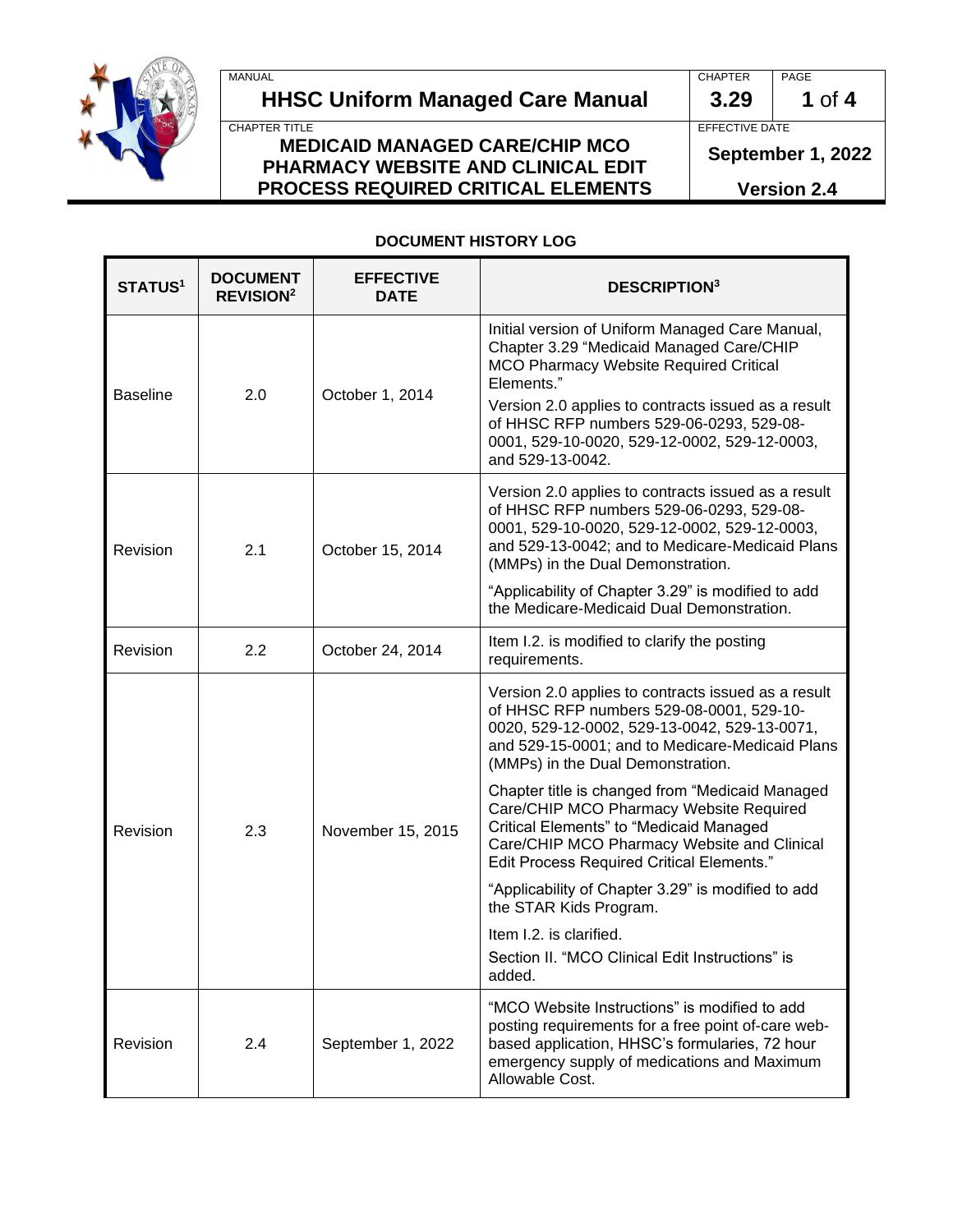

#### MANUAL CHAPTER PAGE **HHSC Uniform Managed Care Manual 3.29 2** of **4** CHAPTER TITLE **EFFECTIVE DATE MEDICAID MANAGED CARE/CHIP MCO PHARMACY WEBSITE AND CLINICAL EDIT**

**September 1, 2022**

**Version 2.4**

## **DOCUMENT HISTORY LOG**

**PROCESS REQUIRED CRITICAL ELEMENTS**

| <b>STATUS<sup>1</sup></b>                                                                                                                                                                                                                                                                     | <b>DOCUMENT</b><br><b>REVISION<sup>2</sup></b> | <b>EFFECTIVE</b><br><b>DATE</b> | <b>DESCRIPTION3</b>                                                                                                                        |  |  |
|-----------------------------------------------------------------------------------------------------------------------------------------------------------------------------------------------------------------------------------------------------------------------------------------------|------------------------------------------------|---------------------------------|--------------------------------------------------------------------------------------------------------------------------------------------|--|--|
|                                                                                                                                                                                                                                                                                               |                                                |                                 | The Vendor Drug Program website link is<br>removed.                                                                                        |  |  |
|                                                                                                                                                                                                                                                                                               |                                                |                                 | Section 1. MCO Solutions email address added<br>for submission of changes to the MCO's clinical<br>edit website link.                      |  |  |
|                                                                                                                                                                                                                                                                                               |                                                |                                 | Section II. VDP Advisory email address added for<br>submission of Prospective Clinical Edit and Prior<br>Authorization criteria proposals. |  |  |
| Status should be represented as "Baseline" for initial issuances, "Revision" for changes to the Baseline version, and<br>"Cancellation" for withdrawn versions.<br>Revisions should be numbered according to the version of the issuance and sequential numbering of the revision—e $a$ "1.2" |                                                |                                 |                                                                                                                                            |  |  |

should be numbered according to the version of the issuance and sequential numbering of the revision—e.g., "1.2" refers to the first version of the document and the second revision.

<sup>3</sup> Brief description of the changes to the document made in the revision.

# **Applicability of Chapter 3.29**

This chapter applies to Managed Care Organizations (MCOs) participating in the STAR Program, STAR+PLUS Program (including the Medicare-Medicaid Dual Demonstration), STAR Health Program, STAR Kids Program, and Children's Health Insurance Program (CHIP).

# **Required Critical Elements**

# **I. MCO Website Instructions**

- 1. The MCO's pharmacy website must allow Network Providers free access to a point-of-care web-based application accessible to smart phones, tablets, or similar technology. The application must be operational, updated weekly, and identify the following information:
	- a. Preferred and non-preferred drugs;
	- b. Any preferred drug that can be substituted for non-preferred drugs; and
	- c. Clinical prior authorizations (PAs).

 If the MCO has clinical PAs that are identical to HHSC Vendor Drug Program's (VDP) Clinical PAs, the MCO can reference VDP's Texas Medicaid formulary on Epocrates.

2. The MCO's pharmacy website must feature HHSC's formularies.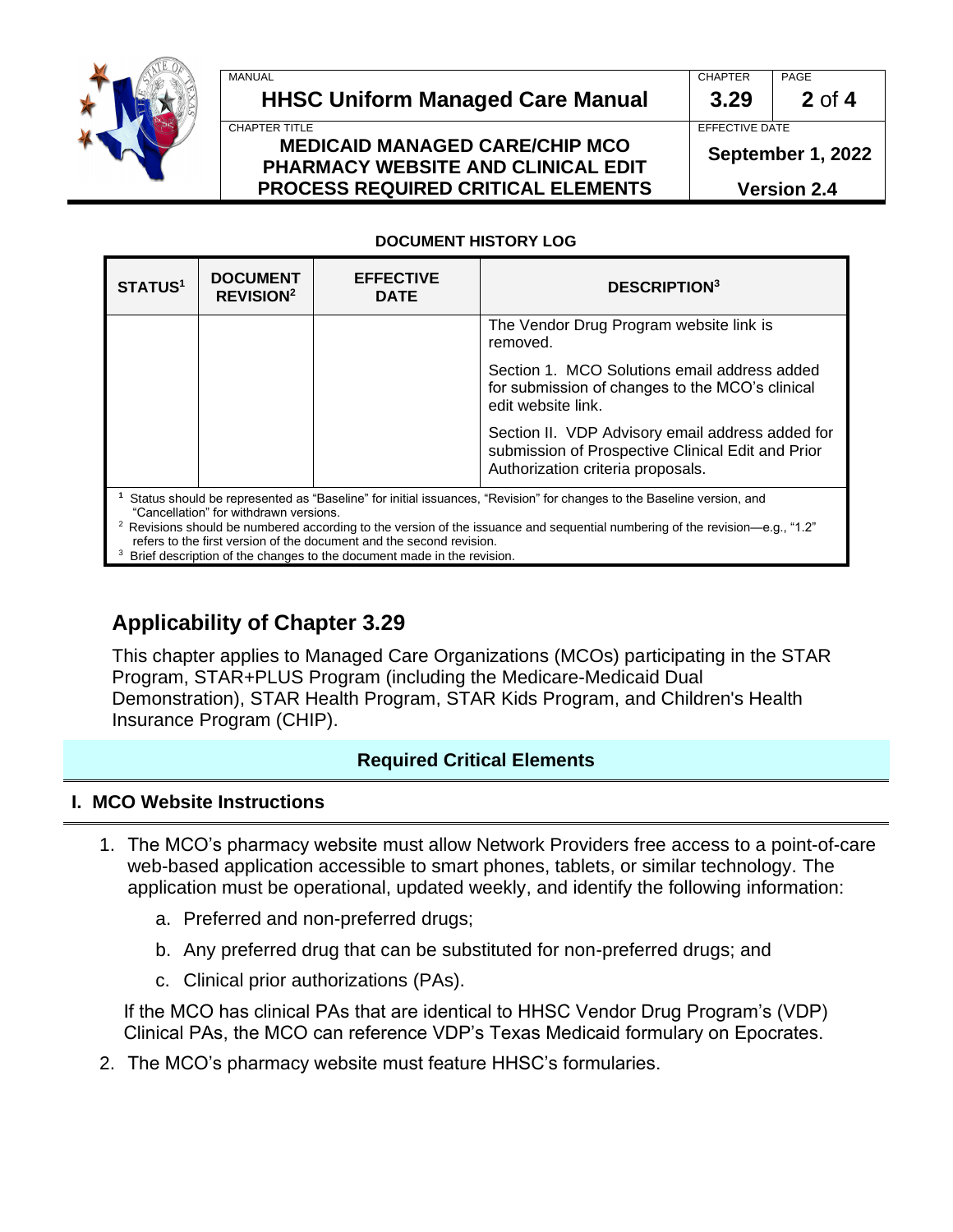

## **Required Critical Elements**

- 3. The MCO's pharmacy website must provide information explaining how to obtain a 72-hour emergency supply of medication.
- 4. The MCO or PBM website must feature a Maximum Allowable Cost (MAC) listspecific to the Network pharmacy provider. At minimum, the MCO or PBM website must allow the pharmacy to :
	- a. Download a searchable file of the MAC list; or .
	- b. View and search the MAC list by drug name of the website.
- 5. The MCO's pharmacy website must include a list of the MCO's implemented clinical edits for covered drugs. The list must include the following information for each clinical edit:
	- a. Drugs requiring prior authorization

A list of the drugs to which the clinical edit applies that require prior authorization.

b. Prior authorization criteria logic

A description of how the provider's prior authorization request will be evaluated against the clinical edit criteria rules or logic. (For example, the clinical edit may require the Member to have a certain diagnosis within a certain period of time and be under a certain age.)

c. Supporting tables

A collection of information associated with the decision points for requirements/considerations within the criteria (e.g., diagnosis codes, procedure codes, and therapy classification).

d. References

Clinical publications and sources relevant to the clinical edit (e.g., MCO internal documents and policies).

e. Publication history

A record of publication iterations to the references and clinical edits.

Information must be accurate and up-to-date. Examples of these categories of information are located on the Texas Vendor Drug Program website.

For clinical edits that are exactly identical to clinical edits implemented by the Vendor Drug Program in fee-for-service, the MCO may provide the link on the MCO's website to the specific clinical edit on the VDP website.